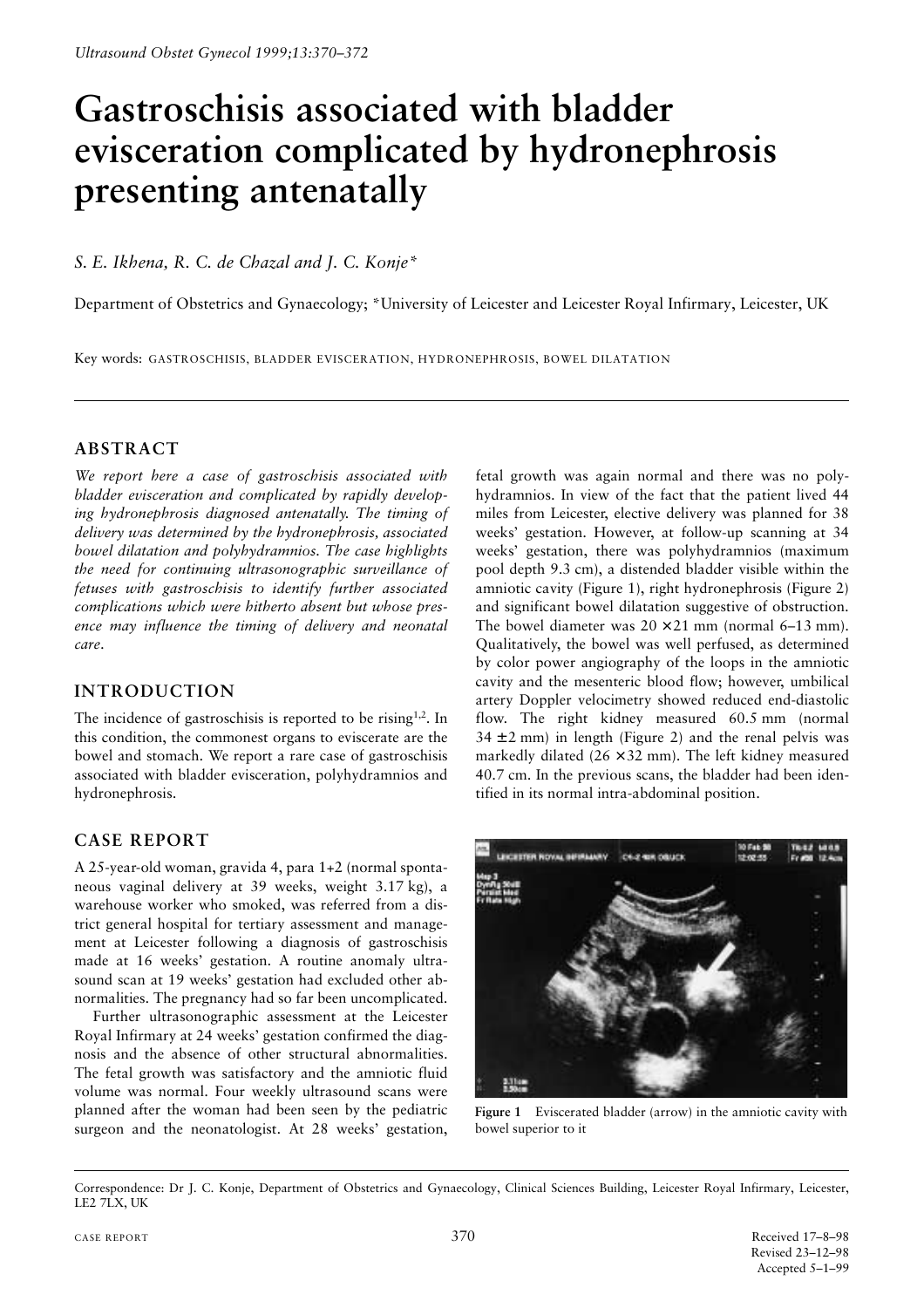

**Figure 2** Longitudinal section of the right fetal kidney, showing hydronephrosis and dilated renal pelvis (kidney length 60.5 mm)

In view of the findings, the mother was given dexamethasone and the baby was delivered by Cesarean section 36 h later. The female infant weighed 1.99 kg. Neonatal examination prior to surgery confirmed the antenatal diagnosis and associated bladder evisceration. The hernia was successfully repaired by primary closure on the same day. The postoperative period was uneventful. Postnatal ultrasound scanning of the kidneys showed right hydronephrosis with marked right pelvic dilatation. The left kidney was slightly enlarged but its architecture was normal. A micturating cystourethrogram was normal and with no vesicoureteric reflux. The baby was discharged back to its local hospital 3 weeks after delivery and is being followed by pediatricians.

#### **DISCUSSION**

Gastroschisis is a paraumbilical abdominal wall defect, usually right sided, through which intra-abdominal contents, commonly the small and large bowel and stomach, eviscerate. Other structures that may eviscerate include the liver and spleen<sup>3</sup>, the Fallopian tubes, ovaries, testicles and bladder<sup>4</sup>. Recognition of this latter group has, however, been mainly postnatal. The incidence of gastroschisis is reported to have risen from 0.67 per 10 000 births in 1987 to 1.35 per 10 000 births in 1991 in England and Wales<sup>1</sup>. It is more common in young mothers, especially those below the age of 20 years<sup>1,2,5</sup>.

The etiology is uncertain but it has been suggested that it may be due primarily to intrauterine interruption of the omphalomesenteric artery<sup>6</sup>. An abnormal involution of the umbilical vein, resulting in a paraumbilical defect through which the small bowel prolapses at approximately 37 days of embryonic life<sup>7</sup>, or alternatively an abnormality in the development of the somites responsible for the integrity of the anterior abdominal wall<sup>8</sup> have also been suggested as possible mechanisms. Cigarette smoking may cause an interruption in the omphalomesenteric arterial blood

supply; hence the defect is more common in smokers<sup>1</sup>. Other factors implicated in being associated with an increased risk include use of cocaine, marijuana, amphetamines, alcohol $9,10$  and the oral contraceptive pill<sup>11</sup>.

Partial bladder evisceration was first reported by Diller and Travis<sup>12</sup>, and Moore<sup>8</sup> reported full evisceration. In a review of 69 cases of gastroschisis by Novotny and colleagues<sup>4</sup>, 26% had associated anomalies; bladder evisceration occurred in three cases  $(4.3\%)$ . Kirk and Wah<sup>13</sup> also reported a case in which, in addition to the gastroschisis, there was evisceration of the liver, spleen, bladder and both testes. In all these cases, however, the evisceration was diagnosed postnatally. The findings of bladder evisceration complicated by hydronephrosis, diagnosed prenatally using ultrasound in this case and that reported by Tannouri and co-workers $14$ , reinforce the need for continual monitoring of the fetus after diagnosis.

Once a diagnosis of gastroschisis has been made, it is imperative to search meticulously for associated abnormalities, as some of these may significantly alter the prognosis and management of the baby. Associated malformations occur in 5–23% of cases of gastroschisis compared to  $66\%$  in cases of omphalocele<sup>15,16</sup>. Most are jejunoileal or colonic atresia. The mortality rate in gastroschisis is about 12% compared with 34% in omphalocele. Most of these occur in patients with jejunoileal atresia, bowel necrosis or motility dysfunction<sup>5</sup>. Long-standing exposure of the bowel to amniotic fluid may cause motility dysfunction due to inflammation and shortening of the intestinal  $loop^5$ ; therefore there is a need to search for ultrasound features that would help in predicting outcome.

The presence of other herniated structures, such as the bladder, in this case, may not necessarily alter the management, but the occurrence of complications secondary to such herniation may. In this case, significant hydronephrosis of rapid onset was the relevant determining factor for early delivery. Hydronephrosis that was worse on one side suggested that there might have been kinking or obstruction at the trigone due to the position of the bladder. Although there is currently no proven quantitative method of assessing bowel perfusion, our experience (unpublished) suggests that poor qualitative perfusion in association with dilatation is often followed by repeated bowel problems in the neonatal period. Delivering before the onset of reduced perfusion in the presence of bowel dilatation therefore improves the prognosis.

This case would suggest that, after the initial diagnosis of gastroschisis and exclusion of other abnormalities, continuing ultrasonographic surveillance of the fetus should be maintained, as other structures that might affect management and prognosis may eviscerate later. Failure to identify such complications may have significant medicolegal implications. We therefore suggest that such surveillance is as detailed as possible. Although bladder evisceration may not affect the prognosis, it may be complicated by hydronephrosis due to ureteric obstruction. We speculate that, if this is not relieved early, it may cause significant renal damage.